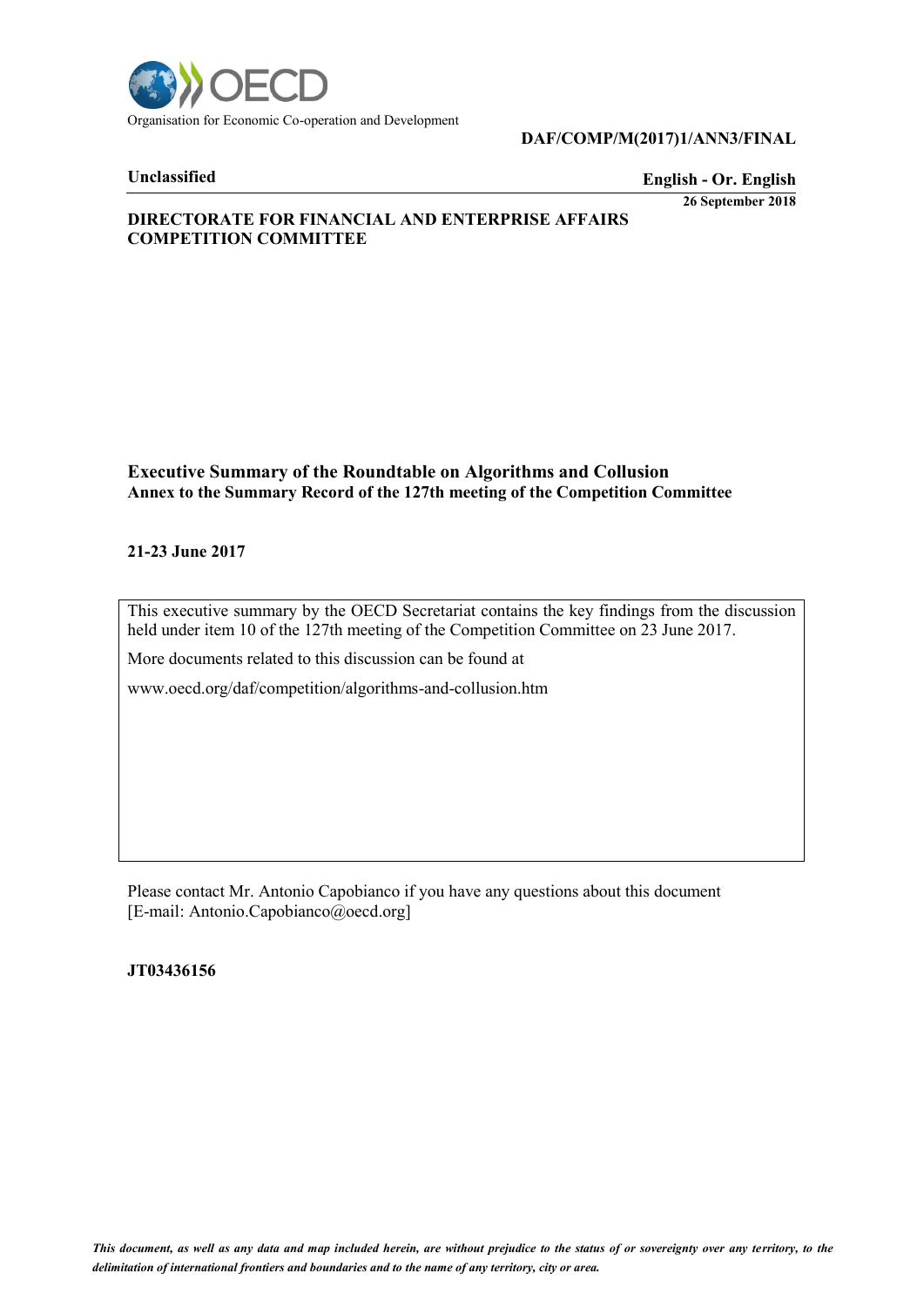# *Executive Summary*

# By the Secretariat\*

At its 127<sup>th</sup> meeting, the Competition Committee held a Roundtable to discuss benefits and risks of the increasing use of algorithms by companies to improve their pricing models, customise services, forecast market trends and optimise processes. The Roundtable on Algorithms and Collusion was organised as a part of the wider work stream of the Competition Committee on the digital economy and contributed to the OECD Going Digital project, which provides policy makers with tools to help economies and societies prosper in an increasingly data-driven world.

Considering the background note prepared by the OECD Secretariat, the papers prepared by the experts, the written contributions submitted by 7 countries and BIAC, as well as the discussion by delegates and expert panellists at the Competition Committee, the following key points emerged:

### **(1) Algorithms are sequences of commands that generate an output from a given input. Although the concept of algorithm has existed for centuries, recent improvements in computational power and data availability have enabled algorithms to perform some complex operations more efficiently than human beings, bringing substantial gains for businesses and consumers.**

Algorithms are exact sequential sets of commands that are performed over a designed input to generate an output in a clearly defined format. Algorithms can be represented in plain language, diagrams, computer codes and other languages. Examples of traditional well-known algorithms include food recipes, instructions manuals and music sheets, while more complex examples include matching algorithms of online dating platforms, ranking algorithms of search engines and linear programing solvers for process optimisation.

Modern algorithms such as artificial intelligence, machine learning and deep learning use different programming principles to design intelligent agents, for instance by iteratively learning from data through a process of trial and error. While some of the underlying programming principles have already been developed by computer scientists in the 60s and 70s, only the recent availability of data and the high processing power of modern computers have enabled algorithms to obtain good results. Nowadays, machine learning and deep learning algorithms empowered with big data can solve problems of great complexity.

Algorithms have brought substantial efficiency gains to society. Businesses use algorithms to expand their predictive analysis and optimise processes in multiples ways; consumers rely on algorithms to select relevant information and improve their decisionmaking; and even governments and public agencies sometimes use algorithms to detect crimes and improve law enforcement. Most recent applications of deep learning have

 $\overline{a}$ 

<sup>\*</sup> This executive summary does not necessarily represent the consensus view of the Competition Committee. It does, however, identify key points from the discussion at the Roundtable on Algorithms and Collusion, including the views of a panel of experts, the delegates' oral and written contributions and the background note prepared by the OECD Secretariat.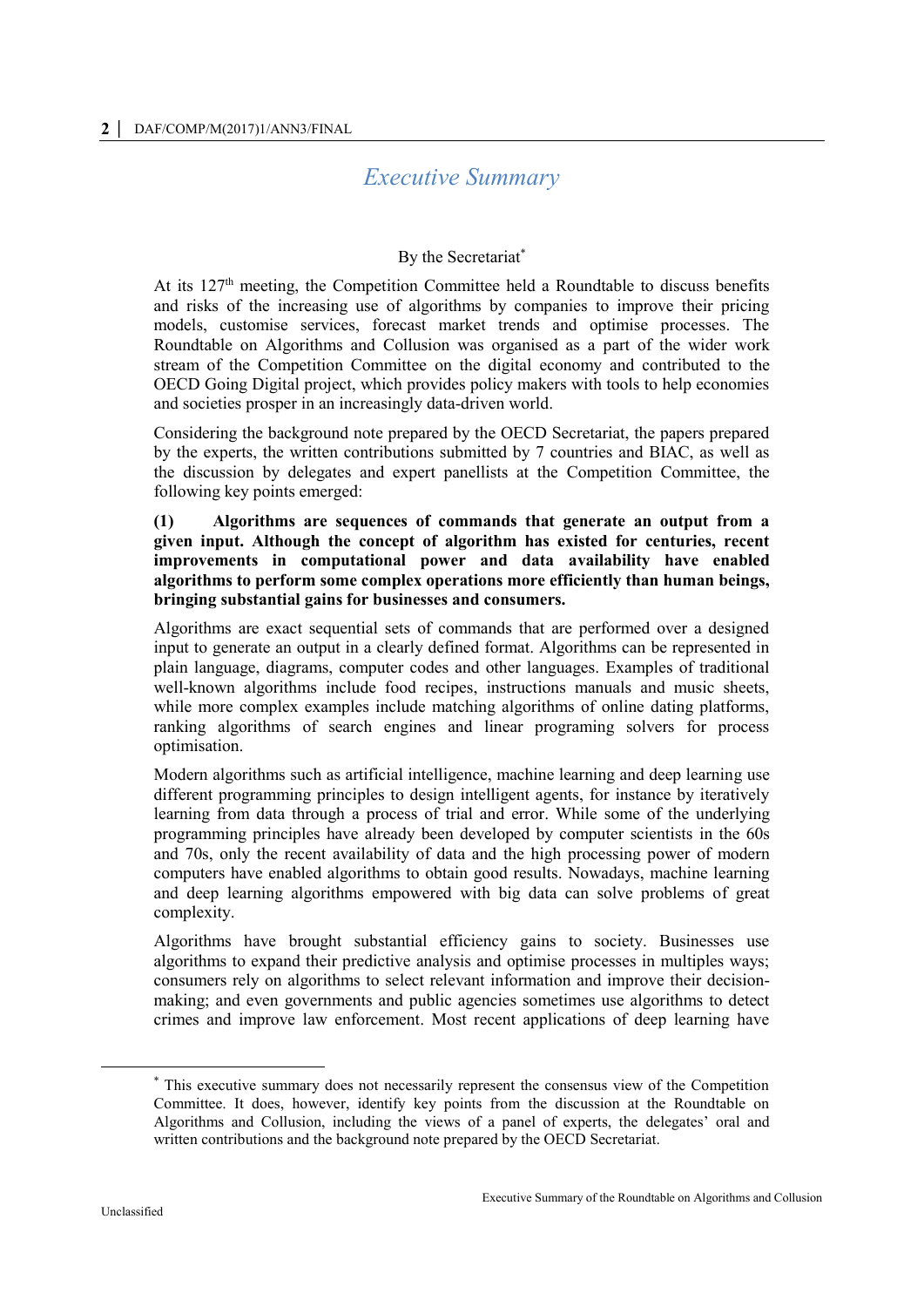brought gains across many fields, such as biology, finances, engineering and health, where algorithms have been used to detect cancer and assist in brain surgery.

**(2) Despite all efficiency gains, in some circumstances algorithms can also raise competition concerns. In particular, the roundtable identified the risk that algorithms (1) could make markets more prone to collusion, by changing structural characteristics such as transparency and frequency of interaction; and (2) replace explicit collusion with tacit coordination, by providing companies with automatic tools to implement a collusive agreement without direct communication.**

Collusion is usually understood as any form of co-ordination or agreement among competing firms with the objective of raising profits, resulting in a deadweight loss. Collusion can be explicit, when maintained through an explicit agreement, or tacit, when competitors are able to coordinate strategies without communicating, by recognising their mutual interdependence.

Digitalisation is changing market characteristics that affect the likelihood of collusion, although the direction and magnitude of the effect is still not clear. It is hard to assess how algorithms will affect some of the traditional factors for collusion, such as barriers to entry and number of competing firms. There is, however, a concern that data-driven models and the use of algorithms substantially enhance market transparency and increase the frequency with which firms interact, allowing them to detect price cuts and retaliate very fast. Some experts also argued that pricing algorithms increase market stability and eliminate human bias, therefore facilitating collusive outcomes.

In addition, algorithms can have the effect of replacing explicit collusion with tacit agreements, by eliminating the need for explicit communication between competitors. Indeed, firms can program algorithms to signal and coordinate a common policy, monitor data and automatically punish any deviators. Theoretically, deep learning algorithms could even achieve tacit collusive outcomes without being explicitly programmed to do so. As a result, whereas in the past tacit collusion used to be mostly observed in markets with very few sellers, the availability of data along with the increased use of algorithms could make tacit collusion more likely in a wider range of market structures.

Some delegations provided evidence that automated pricing tools could indeed facilitate tacit collusion. The European Commission revealed that, according to its E-commerce sector inquiry, about half of respondents track online prices of competitors. The Ukrainian Competition Authority presented an investigation where price-fixing was facilitated by the exchange of information online. The Federal Antimonopoly Service of Russia reported that resellers are using price-setting algorithms which pose a threat of facilitating co-ordination, while similar conclusions were reached by a study of the Competition Commission of Singapore. Finally, one of the experts discussed how publishing real-time prices online enabled petrol stations to unilaterally raise prices in Australia, Chile and Germany.

### **(3) Competition law covers instances where algorithms amplify explicit collusion, but could be more difficult to apply in relation to pure forms of tacit collusion, which is generally not covered by antitrust rules. Given the concern that algorithms make tacit collusion more frequent, there is an ongoing debate about the need to rethink some fundamental antitrust concepts.**

Competition law is currently well suited to address instances where algorithms are used as tools to implement more efficiently an explicit agreement. Even if the presence of advanced technologies makes the analysis more complex, agencies can nevertheless rely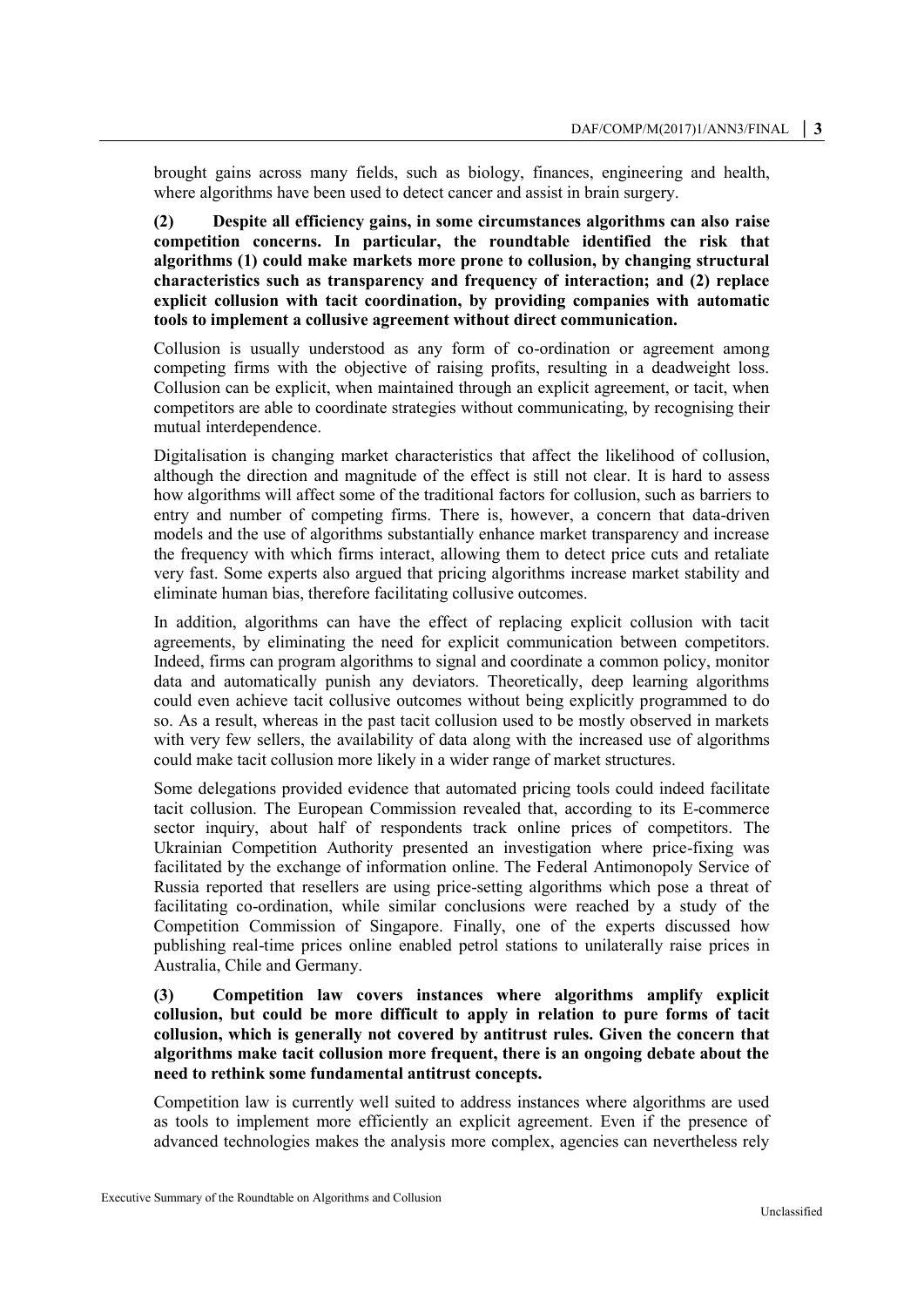#### **4 │** DAF/COMP/M(2017)1/ANN3/FINAL

on existing competition rules to establish an infringement. This was successfully done by the Department of Justice of the US and the Competition and Markets Authority of the UK, who prosecuted online sellers in the Amazon marketplace for programing dynamic pricing algorithms to act in conformity with their (explicit) agreement.

Nonetheless, algorithms can also facilitate anti-competitive behaviours that are not covered by current antitrust rules, such as pure forms of tacit collusion. As a result, there is an ongoing debate about a possible enforcement gap in competition law: on the one hand, some suggest that traditional antitrust concepts could be reconsidered in order to deal with the risks of algorithms; on the other hand, others claim that the importance and the magnitude of the problem is still largely unknown, making it hard to conclude for the existence of an enforcement gap.

The ongoing debate about rethinking the principles of competition law takes place in at least three distinct dimensions. Firstly, some experts question whether the legal treatment of tacit collusion needs adjusting in a world where this conduct is observed on a large scale. Secondly, as computer technology enables indirect forms of communication – such as fast iterative price changes that result in price convergence – competition experts wonder whether it is necessary to develop a more clear definition of agreement for antitrust purposes. Thirdly, given the recent developments of machine learning and deep learning, the weak link between algorithms and human beings puts in question the liability of the creators, users or benefiters of algorithms.

### **(4) In light of the challenges raised by algorithms, competition authorities may opt to adapt existing antitrust tools to tackle collusion or to experiment a number of alternative counter measures that have been proposed by experts. Whatever approach agencies decide to follow, agencies should act with caution, implement changes progressively and share their experience**

In order to tackle algorithmic collusion, competition authorities can rely on traditional *exante* measures that could help addressing some of the current concerns. For example, agencies may find it useful to conduct market studies and investigations, which could help identify markets where algorithms might pose more serious concerns and select the most appropriate regulatory or enforcement solutions. In addition, authorities could rely on *ex-ante* merger control to review coordinate effects of transactions in markets which are not too concentrated but where pricing algorithm are widely used. Another option would be to use commitments and remedies to prevent the use of algorithms as a facilitating practice.

Apart from traditional tools, a few competition experts have proposed other less orthodox measures to address the problem. These include market solutions, such as empowering consumers with algorithms to counteract co-ordination by suppliers. For instance, price aggregators and collective purchase systems may allow consumers to fight back tacit agreements and to buy only from firms in the competitive fringe. Other counter measures could include de-acceleration measures to prevent fast price changes that do not give enough time for consumers to react; policies to prevent disclosure of information that might be of little value for consumers; and a lenient approach to secret discounts, which could help breaking tacit agreements.

Although several other counter-measures were discussed at the roundtable, delegates and experts recognised that many of these options may have limitations in their effectiveness and could potentially have negative consequences for the good functioning of digital markets. Therefore, given the limited knowledge and experience in this area, any policy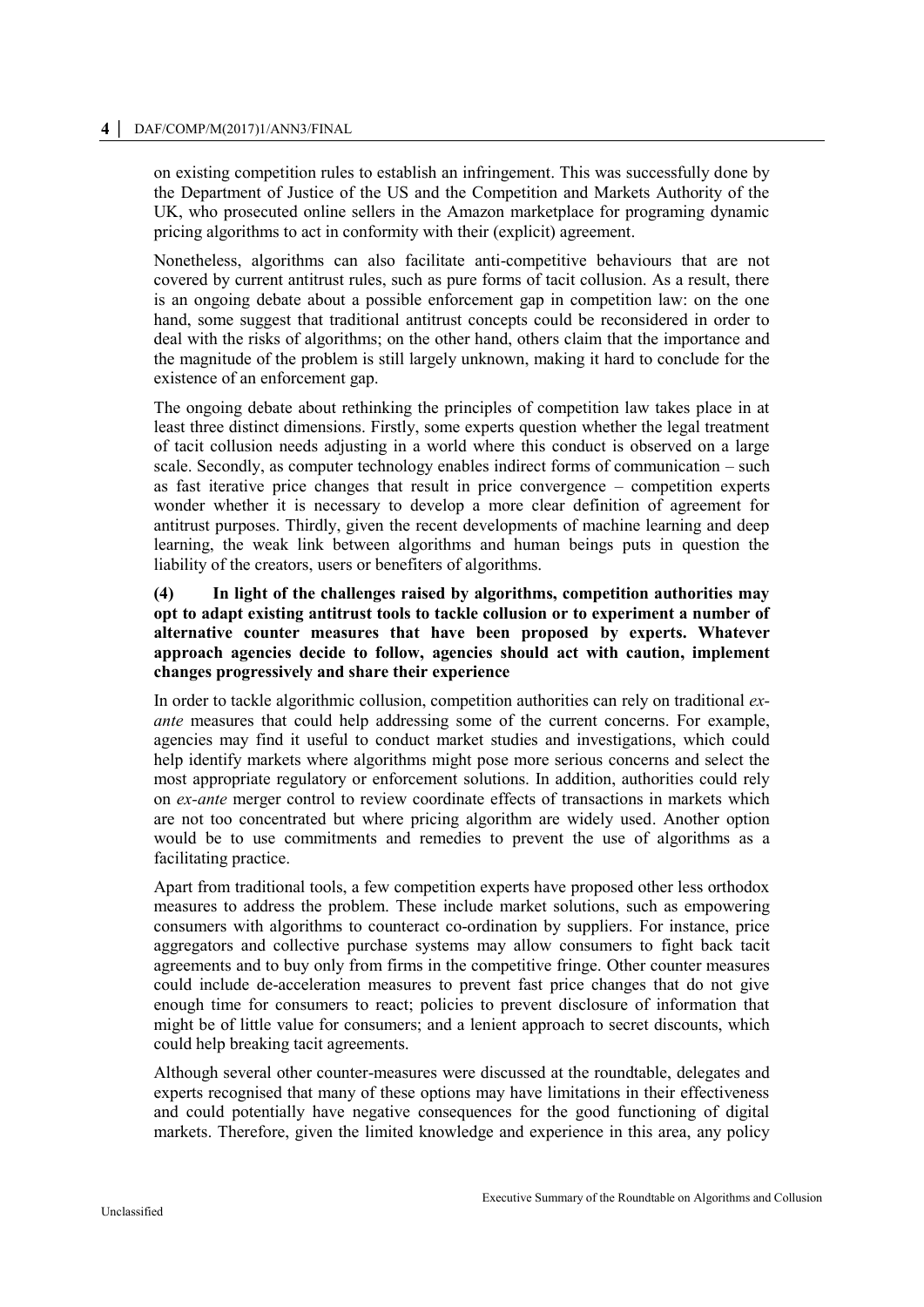change should be progressive and approached with caution, carefully weighting the benefits of tackling collusion against the costs of over-enforcement. In this respect, many agreed that international co-operation to share knowledge and experience with other agencies might be of great value.

**(5) Apart from the risk of enhancing collusion, algorithms are associated with several other risks in the way they select information and affect consumer behaviour. The increasing complexity behind computer codes may hinder consumers from taking self-protection actions, resulting in consumer harm and potentially serving as an argument for regulatory intervention.**

Algorithms select information and support decision-making in a growing variety of areas, potentially posing several other risks that could compromise the efficient functioning of digital markets. Algorithms can be programmed to manipulate rating systems, to collect content in violation of privacy and property rights, or to provide product recommendations that may bias consumers' decisions. In the domain of antitrust, there are also risks of exclusionary abuse – for instance when search or ranking algorithms are programmed to exclude a competitor – and exploitative abuse – when pricing algorithms use sensitive consumer data to implement first-degree price discrimination.

Some of the general risks of algorithms may be hard to address exclusively through market means. Indeed, as most algorithms are trade secrets and involve complex program codes, consumers typically find themselves in a context of imperfect information that limits their ability to avoid potentially harmful data products. Data-driven business models are also sometimes associated with economies of scale, economies of scope and network effects that restricts the number of suppliers developing proprietary algorithms, reducing further consumer choice.

The risks inherent with algorithms, combined with the limited ability of consumers to understand the way they operate, could justify some form of regulatory intervention. In this context, there is an ongoing discussion about the potential benefits and limitations of possible regulatory measures, such as the development of programing principles to increase the transparency of algorithms' codes, the creation of auditing mechanisms for algorithms, and even the establishment of rules requiring algorithms to comply by design with data protection and antitrust law.

### **(6) Despite the possible concerns about the societal impact of algorithms, regulatory intervention may hinder investment and innovation in digital markets, pose substantial enforcement costs and possibly fail in achieving some of the policy objectives. If regulatory measures are deemed absolutely necessary, policy makers should carefully design regulations that minimise competitive impact.**

Any regulations restricting the way computer codes are written or requiring companies to publicly disclose their proprietary algorithms are likely to reduce incentives for investment and innovation. Such interventions could also have other unintended consequences on digital markets, where the absence of overly restrictive regulations and the prevalence of a competitive-friendly environment have brought substantial gains for consumers. Moreover, supervising extensive and complex computer codes would impose substantial enforcement costs, possibly exceeding the resources of most regulators.

In addition to the negative consequences of over enforcement, regulating algorithms could actually turn out ineffective in addressing some of the competition problems identified. For instance, if as a result of regulatory intervention companies would be forced to publicly disclose algorithms and to increase price transparency, this could